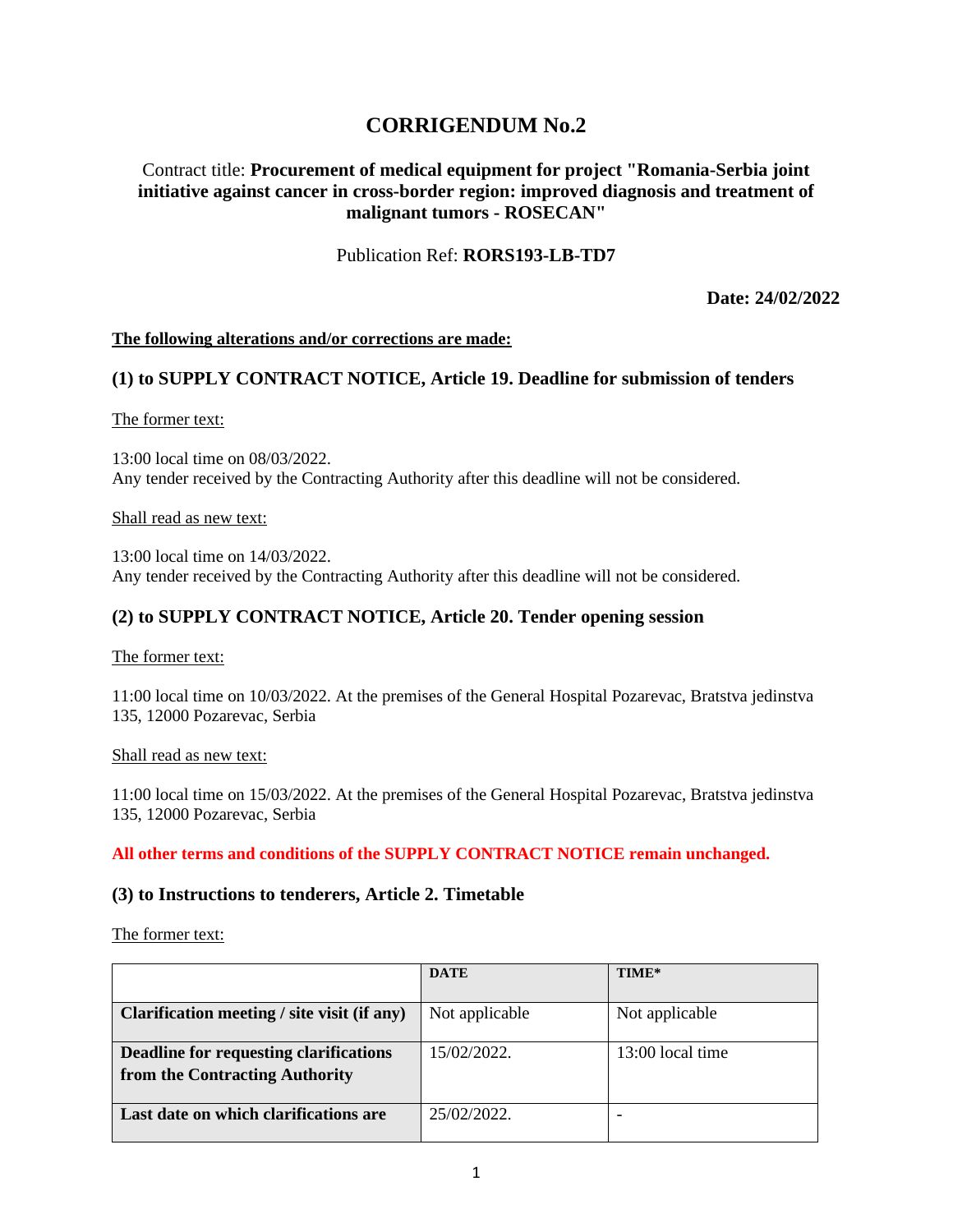| issued by the Contracting Authority       |                  |                    |
|-------------------------------------------|------------------|--------------------|
| <b>Deadline for submission of tenders</b> | 08/03/2022.      | $13:00$ local time |
|                                           |                  |                    |
| <b>Tender opening session</b>             | 10/03/2022.      | $11:00$ local time |
|                                           |                  |                    |
| Notification of award to the successful   | $11/03/2022$ . * |                    |
| <b>tenderer</b>                           |                  |                    |
|                                           |                  |                    |
| <b>Signature of the contract</b>          | $15/03/2022$ . * |                    |
|                                           |                  |                    |

**\* All times are in the time zone of the country of the Contracting Authority Provisional date**

Shall read as new text:

|                                                                                 | <b>DATE</b>      | TIME*              |
|---------------------------------------------------------------------------------|------------------|--------------------|
| Clarification meeting / site visit (if any)                                     | Not applicable   | Not applicable     |
| <b>Deadline for requesting clarifications</b><br>from the Contracting Authority | 15/02/2022.      | $13:00$ local time |
| Last date on which clarifications are<br>issued by the Contracting Authority    | 03/03/2022.      |                    |
| <b>Deadline for submission of tenders</b>                                       | 14/03/2022.      | 13:00 local time   |
| <b>Tender opening session</b>                                                   | 15/03/2022.      | 11:00 local time   |
| Notification of award to the successful<br>tenderer                             | $16/03/2022$ *   |                    |
| Signature of the contract                                                       | $17/03/2022$ . * |                    |

**\* All times are in the time zone of the country of the Contracting Authority Provisional date**

### **(4) to Instructions to tenderers, Article 10. Submission of tenders**

### The former text:

10.3 All tenders must be received at General Hospital Pozarevac, Bratstva jedinstva 135, 12000 Pozarevac, Serbia before the deadline 13:00 local time on March 08th 2022, by registered letter with acknowledgement of receipt or hand-delivered against receipt signed by project manager or its representative.

### Shall read as new text:

10.3 All tenders must be received at General Hospital Pozarevac, Bratstva jedinstva 135, 12000 Pozarevac, Serbia before the deadline 13:00 local time on March 14th 2022, by registered letter with acknowledgement of receipt or hand-delivered against receipt signed by project manager or its representative.